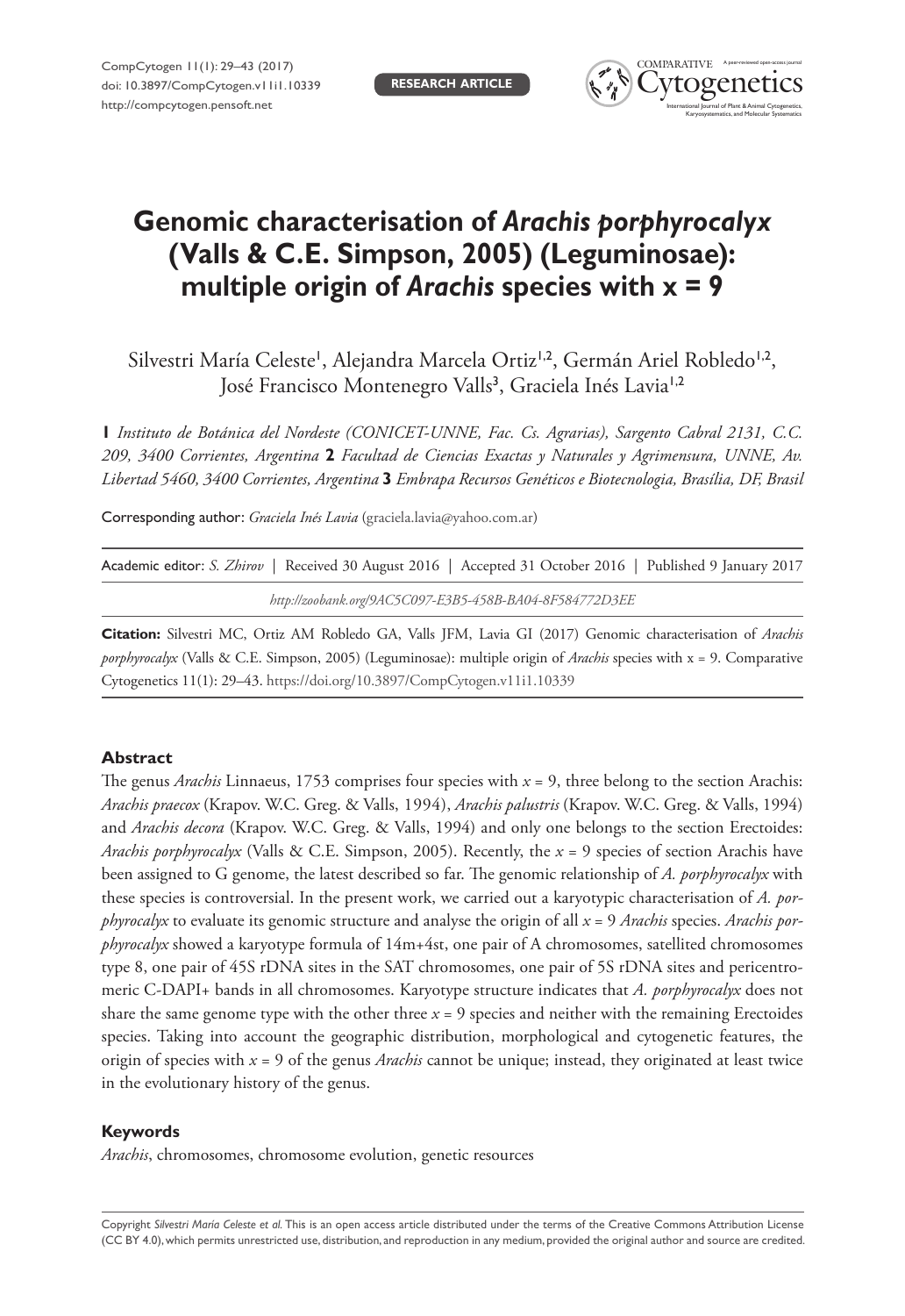## **Introduction**

The genus *Arachis* Linnaeus, 1753 (Leguminosae) is native to South America and comprises 82 nominal species. These species were assembled into nine sections according to morphology, geographic distribution and cross compatibility (Krapovickas and Gregory 1994, Valls and Simpson 2005, Valls et al. 2013, Santana and Valls 2015). Most of species are diploid with  $x = 10$  (2n = 20); a few (4 species) are diploid with  $x = 9$  (2n = 18) and the rest (5 species) are tetraploid with  $x = 10$ . Three of the diploid x = 9 species belong to the section Arachis: *A. praecox* (Krapov. W.C. Greg. & Valls, 1994) *A. palustris* (Krapov. W.C. Greg. & Valls, 1994) and *A. decora* (Krapov. W.C. Greg. & Valls, 1994) and one belongs to the section Erectoides: *A. porphyrocalyx* (Valls & C.E. Simpson, 2005).

Recently, a karyotype analysis of the three  $x = 9$  species of the section Arachis revealed that they share a common karyotype structure (Silvestri et al. 2015). This is characterised by having all metacentric chromosomes except for one submetacentric pair; the lack of the small A chromosome pair; the presence of pericentromeric C-DAPI+ bands of the same brightness, position and size in all or almost all chromosome pairs; one pair of 45S rDNA sites on the unique pair of chromosomes with secondary constriction (SAT chromosomes) and one pair of 5S rDNA sites in the chromosome pair 6. This karyotype structure differs from those that characterise the other genomes of section Arachis  $(A, B, D, F, A)$  and K genomes), whereby the three  $x = 9$  species of the section Arachis have been assigned to a new genome, designated by the letter G (Silvestri et al. 2015).

The only known population of *A. porphyrocalyx* is located in the state of Minas Gerais (Brazil), near to the Rio Grande, 20 km southeast of Uberaba. Taking into account the geographic areas of the sections described by Krapovickas and Gregory (1994), this location is outside the geographic area of the section Erectoides (Fig. 1).

*Arachis porphyrocalyx* has thickened secondary roots, flowers mostly at the base of the lateral branches, and presents anthocyanin in the flower calyx, characteristics for which it has been included in the section Erectoides (Valls and Simpson 2005). Also, this species has a perennial life cycle. However, the authors clarify that the aboveground growth of this species resembles that of *Arachis villosa* (Benth, 1841) of the section Arachis (Valls and Simpson 2005). Several molecular analyses have been done to understand the genetic relationships between *Arachis* species but only one includes *A. porphyrocalyx* (Hoshino et al. 2006). This analysis of microsatellite markers placed this species within the cluster of species of section Erectoides but forming a subcluster together with *Arachis vallsii* (Krapov. & W.C. Gregory, 1994) of the section Arachis (Lavia 2001, Lavia et al. 2009), *Arachis subcoriacea* (Krapov. & W.C. Gregory, 1994) of the section Procumbentes and *Arachis dardani* (Krapov. & W.C. Gregory, 1994) of the section Heteranthae (Hoshino et al. 2006). Therefore, the taxonomic position of *A. porphyrocalyx* is not well established.

Moreover, the chromosome data on this species are very peculiar. Peñaloza and Valls (2005) noted that the karyotype of *A. porphyrocalyx* includes subtelocentric chro-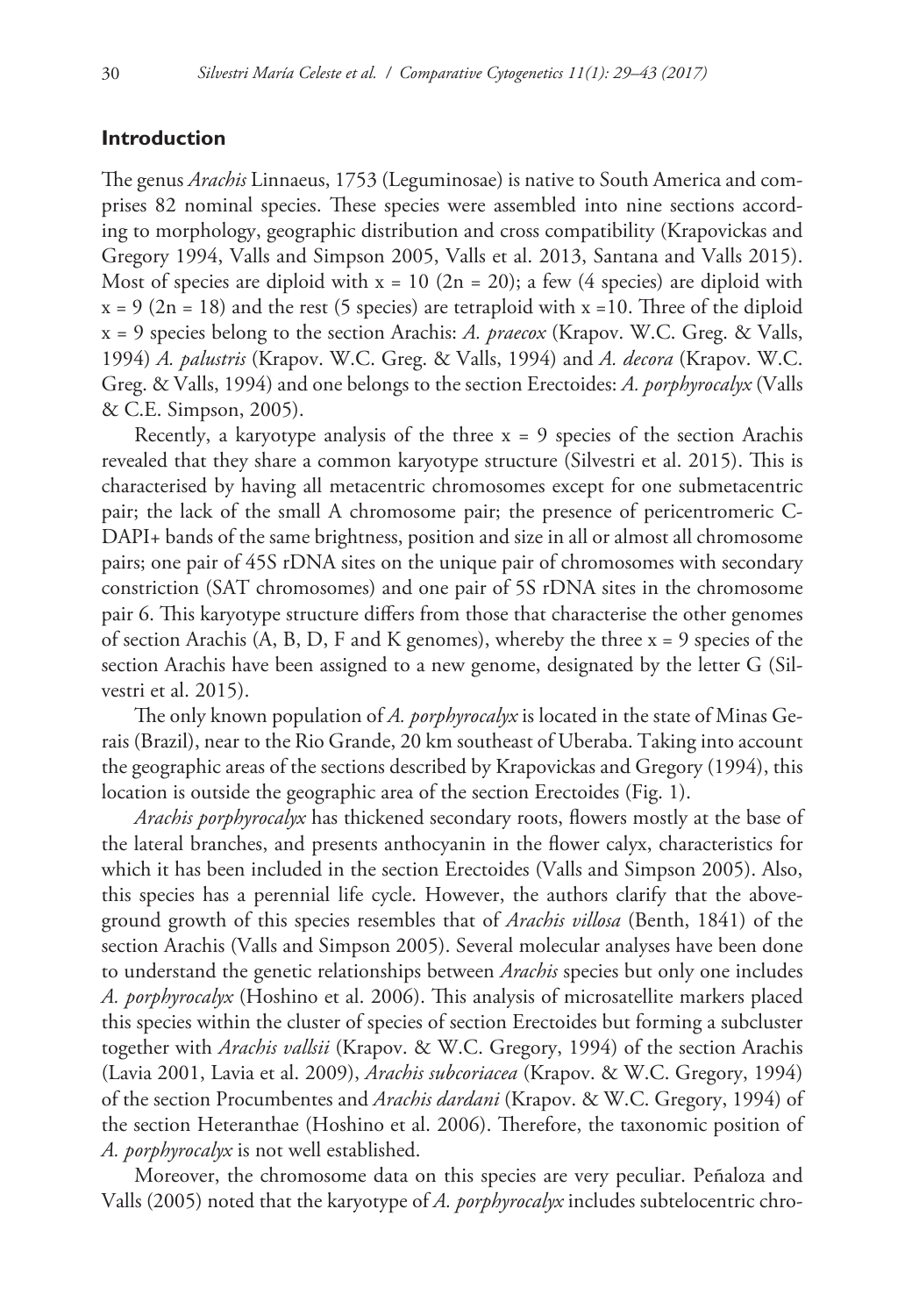

**Figure 1.** Geographic distribution of *Arachis* species with x=9. *A. decora* – diagonal pattern; *A. palustris* – octagon pattern; *A. praecox* – black field; *A. porphyrocalyx* – grey field. Dashed gray line indicates the distribution of section Arachis and solid gray line the distribution of Erectoides section.

mosomes, which is uncommon in the genus, and it has satellite chromosomes (SAT chromosomes) type 8 based on the appreciation of the metaphases. Futhermore, Lavia (2008) noted that a pair of chromosomes of this species behaves like the 'A' chromosomes, which is a peculiarity of the species with the A genome of section Arachis (Fernández and Krapovickas 1994, Lavia 1996, Robledo et al. 2009). Consequently, the possible presence of this chromosome pair in *A. porphyrocalyx* would be a quite rel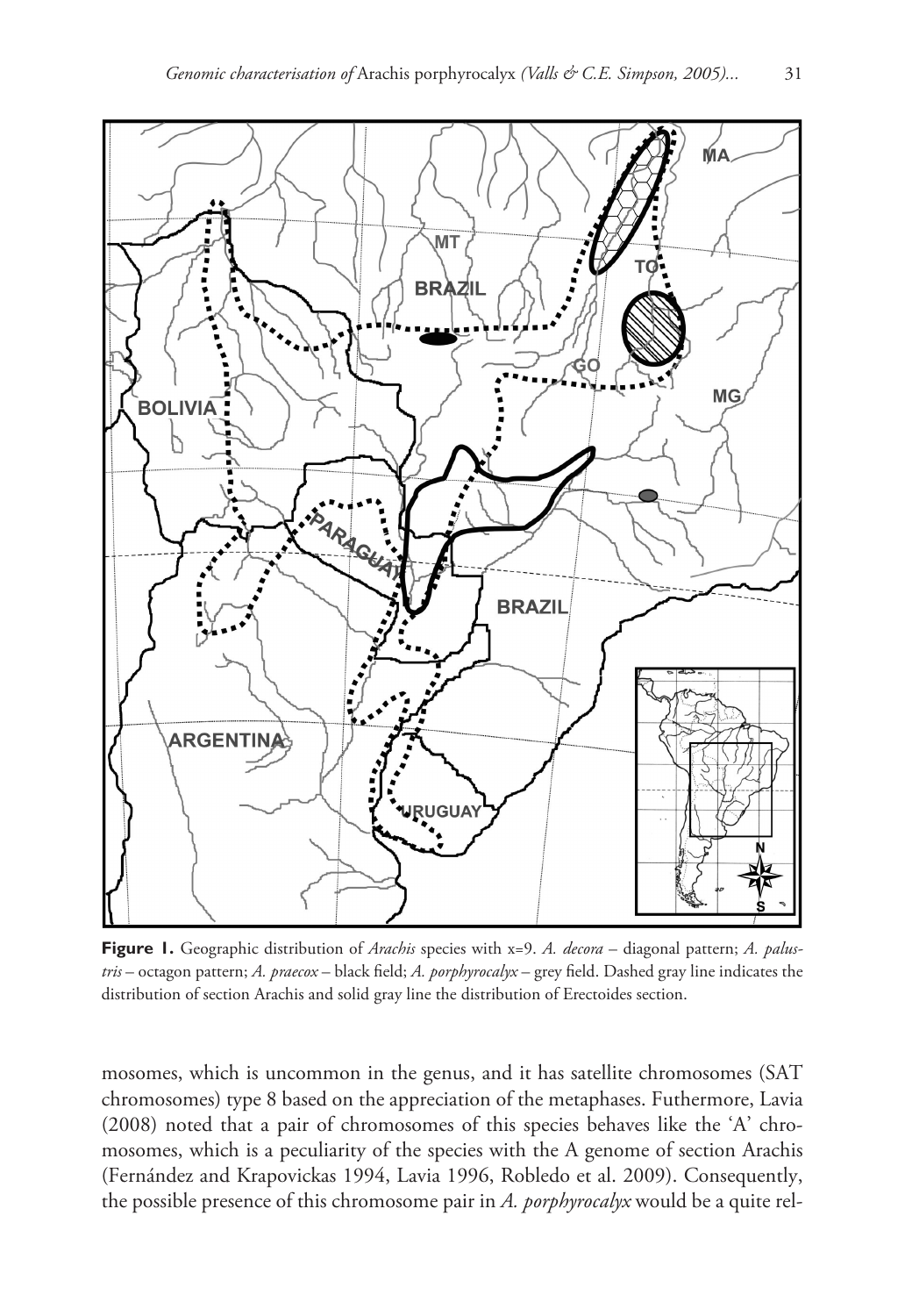evant difference from x = 9 species of the section Arachis and raises the question about the relationships of this species with those of section Arachis.

In this context, in the present work, we analysed the presence of 'A' chromosomes using classical cytogenetics on mitotic prometaphases and metaphases, the distribution patterns of C-DAPI+ heterochromatin in the karyotype and the mapping of the ribosomal gene loci by FISH to (i) confirm the presence of 'A' chromosomes in *A. porphyrocalyx*, (ii) build a detailed cytogenetic map, (iii) investigate their karyotype relationships with the x = 9 species of the section Arachis by analysing chromosome homologies and finally (iv) discuss if the origin of all *Arachis* species with x = 9 is single or multiple. The chromosome data provided in this analysis will improve the knowledge of the genome affinities between the wild species, therefore aiding in understanding the variability contained in the secondary gene pool of the most agronomically important species of genus: *Arachis hypogaea* (Linneaus, 1753) (peanut).

## **Material and methods**

#### **Plant material**

The material studied of *A. porphyrocalyx* corresponds to accession J.F.M. Valls, J.P. Moss and G.P. Silva 7303, collected in Brazil, Minas Gerais state, municipality of Uberaba, in the gardens of the Uberaba Country Club, on the edge of highway BR-050, next to Río Grande river, 20 km southeast of Uberaba, 19°58'S 47°47'W, in 1983. Germplasm from this original collection has been conserved at the Wild Arachis Genebank of Embrapa, in Brasília, Distrito Federal, and increased seed has been distributed to partner institutions. Seeds used in this study were obtained from the peanut germplasm collections of the Instituto de Botánica del Nordeste in Corrientes, Argentina. The voucher materials of the original accession are deposited in the herbaria CTES and CEN, and are paratypes of the species name. The holotype and isotypes of *A. porphyrocalyx* were collected nine years later from exactly the same site (J.F.M. Valls, C.E. Simpson, R.N. Pittman, D.E. Williams and G.P. Silva 13271).

#### **Chromosome preparations and staining**

#### **Feulgen staining**

Roots were obtained from seeds germinated in pots under laboratory conditions. Healthy root apices (5–10 mm long) were pretreated with 2 mM 8-hydroxyquinoline for 3 h at room temperature (Fernández and Krapovickas 1994). Subsequently, they were fixed in 3:1 absolute ethanol:glacial acetic acid for 12 h at 4°C and stored at -20°C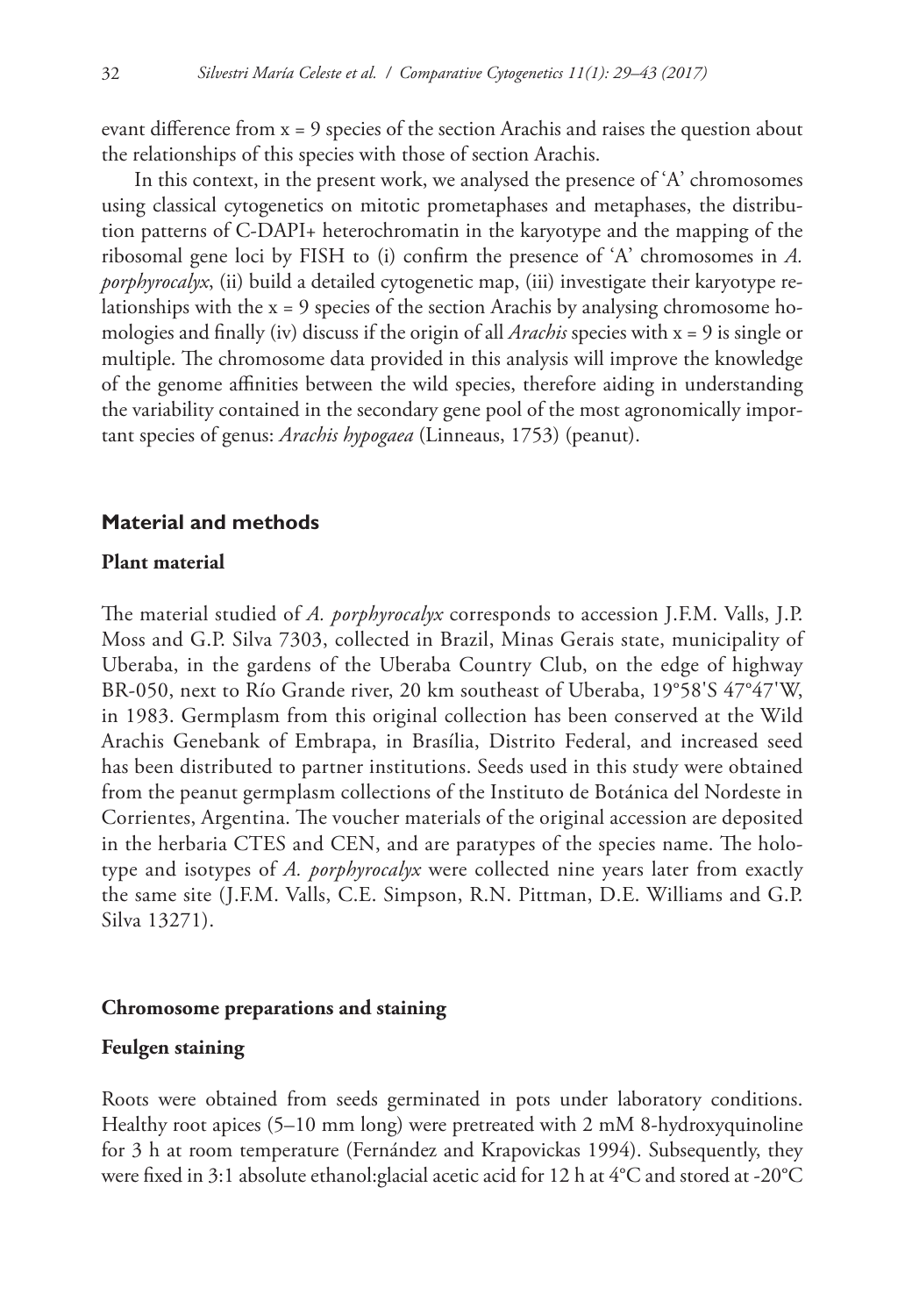until use. For conventional chromosome staining, fixed root apices were washed in distilled water for 5 min, hydrolysed in 1 N HCl for 8 min at 60°C, stained with Schiff's reagent (Feulgen's technique) and then squashed in a drop of 2% acetic orcein. The preparations were made permanent using Euparal as mounting medium.

# **rDNA detection and DAPI banding**

Fixed root apices were digested in 1% (w/v) cellulose (from *Trichoderma viridae*; Onozuka R-10, Serva) plus 10% (v/v) pectinase (from *Aspergillus niger*, Sigma) dissolved in 40% glycerol in 0.01 M citrate buffer (pH 4.8) for 2 h at 37°C. Subsequently, the meristematic cells were removed from the root tip and squashed in 45% acetic acid. After remove of the coverslip with gas carbon dioxide, the slides were air dried, aged for 1–2 days at room temperature and then kept at -20°C until use.

# **Probe labelling and fluorescence in situ hybridization**

The 5S and 45S rDNA loci were localised using probes pA5S, pA18S and pA26S isolated from genomic DNA of *A. hypogaea* (Robledo and Seijo 2008) and labelled by nick translation with digoxigenin-11-dUTP (Roche Diagnostics) or biotin-11-dUTP (Sigma-Aldrich). Pretreatment of slides, chromosome and probe denaturation, conditions for the in situ hybridisation (hybridisation mixes contained DNA probes at a concentration of 2.5–3.5 ng/ $\mu$ , with a stringency to allow sequences with 80%–85% identity to remain hybridized), post-hybridization washing, blocking and indirect detection with fluorochrome-conjugated antibodies were performed according to Seijo et al. (2004). The first set of antibodies consisted of anti-biotin produced in goat (Sigma-Aldrich) and monoclonal anti-digoxigenin conjugated to fluorescein isothiocyanate (FITC) produced in mouse (Sigma-Aldrich). The second set consisted of antigoat conjugated to tetramethyl-rodamine isothiocyanate (TRITC) produced in rabbit (Sigma-Aldrich) and anti-mouse conjugated to FITC produced in sheep (Sigma-Aldrich). Preparations were counterstained by mounting them with Vectashield medium (Vector Laboratories) containing 2 mg/ml of 4',6-diamidino-2-phenylindole (DAPI).

## **Fluorescent microscopy and image acquisition**

Chromosomes were viewed with a Leica DMRX fluorescence microscope (Leica) and digitally photographed with a computer-assisted Leica DC 350 digital camera system. Red, green and blue images were captured in black and white using the respective filters for TRITC, FITC and DAPI excitations. Digital images were processed with PHOTOSHOP, version 7.0 (Adobe).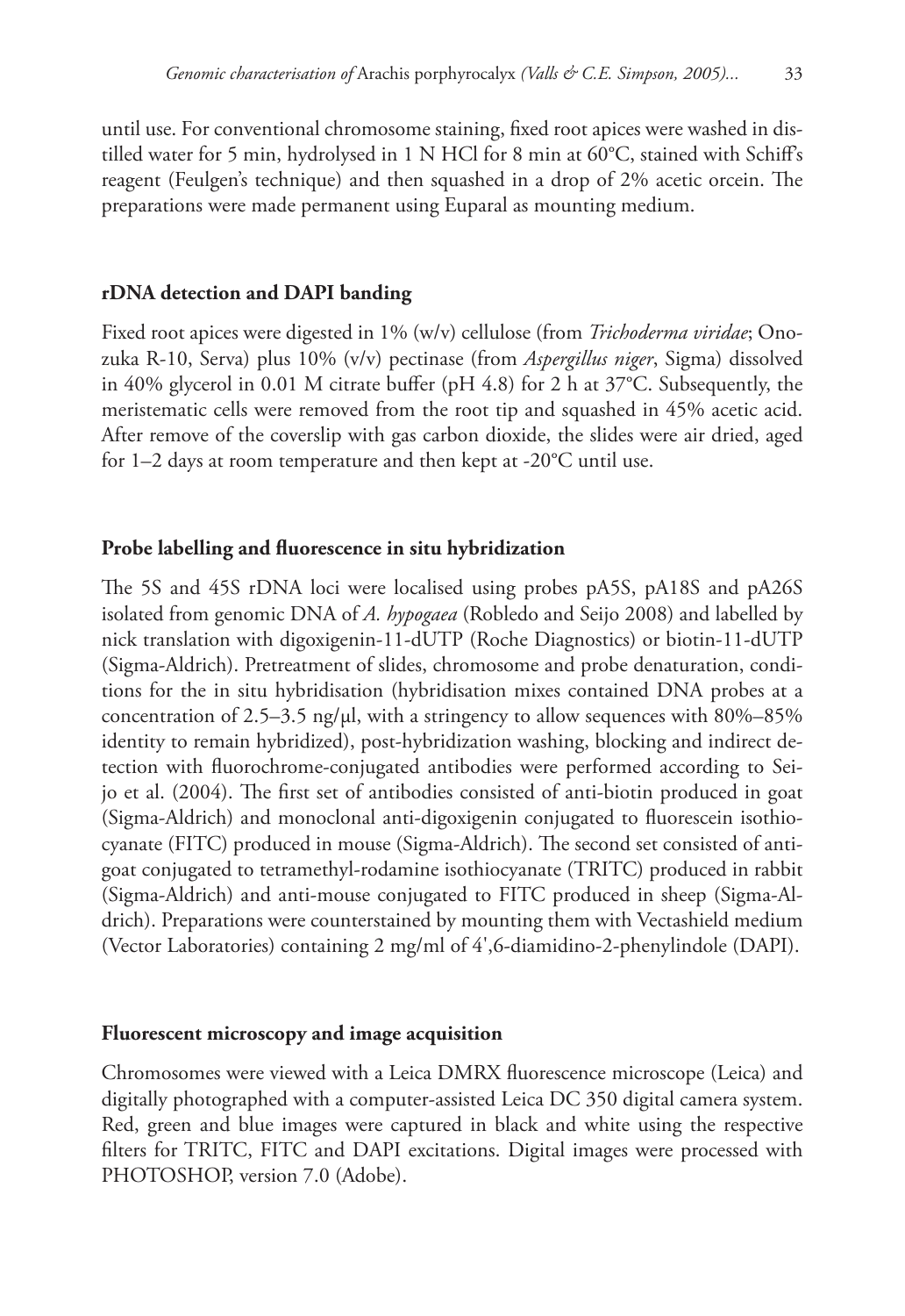## **Karyotype analysis**

Karyotype measures were obtained by the analysis of five individuals and four Feulgen-stained metaphase plates per individual and using the computer application MI-CROMEASURE version 3.3 (Reeves and Tear 2000). Karyotype description is based on the nomenclature by Levan et al. (1964). Chromosomes were classified in three categories according to the centromeric index (CI = short arm  $\times$  100/total length of chromosome): metacentric (m) when CI =  $50-37.5$  and submetacentric (sm) when CI = 37.5–25 and subtelocentric when CI = 25–12.5. Classification of SAT chromosomes was performed on the basis of the satellite relative size and position of the centromere (Fernández and Krapovickas 1994). The total chromosome length (TCL) was obtained by summing the average length of each chromosome in the four metaphase samples of each individual, and then the average of the five individuals was performed. The chromosome mean length was calculated by dividing the TCL by the number of chromosomes of the species. The karyotype asymmetry indices were estimated using the intrachromosomal  $(A_1)$  and interchromosomal  $(A_2)$  indexes by Romero Zarco (1986).

Data from homologous chromosomes were combined first to obtain mean values of different pairs of chromosomes in the same metaphases and, subsequently, of the same chromosome pair in different metaphases. Haploid complements were represented in the ideogram. Chromosomes were ordered first by morphology and then by decreasing size.

## **Results and discussion**

General karyotype features, karyotype formula, presence of 'A' chromosomes, TCL, mean chromosome length, centromeric index, asymmetry indexes, number of chromosomes with heterochromatic DAPI+ bands and number and position of 5S and 45S rDNA loci for *A. porphyrocalyx* are listed in Table 1. To compare with the remaining species with *x* = 9 from the section Arachis, the chromosome data of *A. decora*, *A. palustris* and *A. praecox* (Lavia 1998, Lavia 1999, Silvestri et al. 2015) were included in this table. Representative somatic prometaphases and metaphases of *A. porphyrocalyx* are shown in Figure 2, and the respective ideogram is shown in Figure 3.

## **General characteristics of karyotypes**

The chromosome number of *A. porphyrocalyx*, previously determined by Peñaloza and Valls (2005), was confirmed by the mitotic analysis,  $2n = 2x = 18$  (Fig. 2a). Likewise, in all analysed metaphases, a chromosome pair with characteristics of 'A' chromosomes was observed (Fig. 2b). This chromosome pair was easily identified by showing a lower condensation level of the euchromatin regions of their arms in comparison with the same regions in the remaining chromosomes of the complement and by corresponding to the smallest chromosomes of the karyotype. The 'A' chromosome pair corresponds to pair 7 (Fig. 3).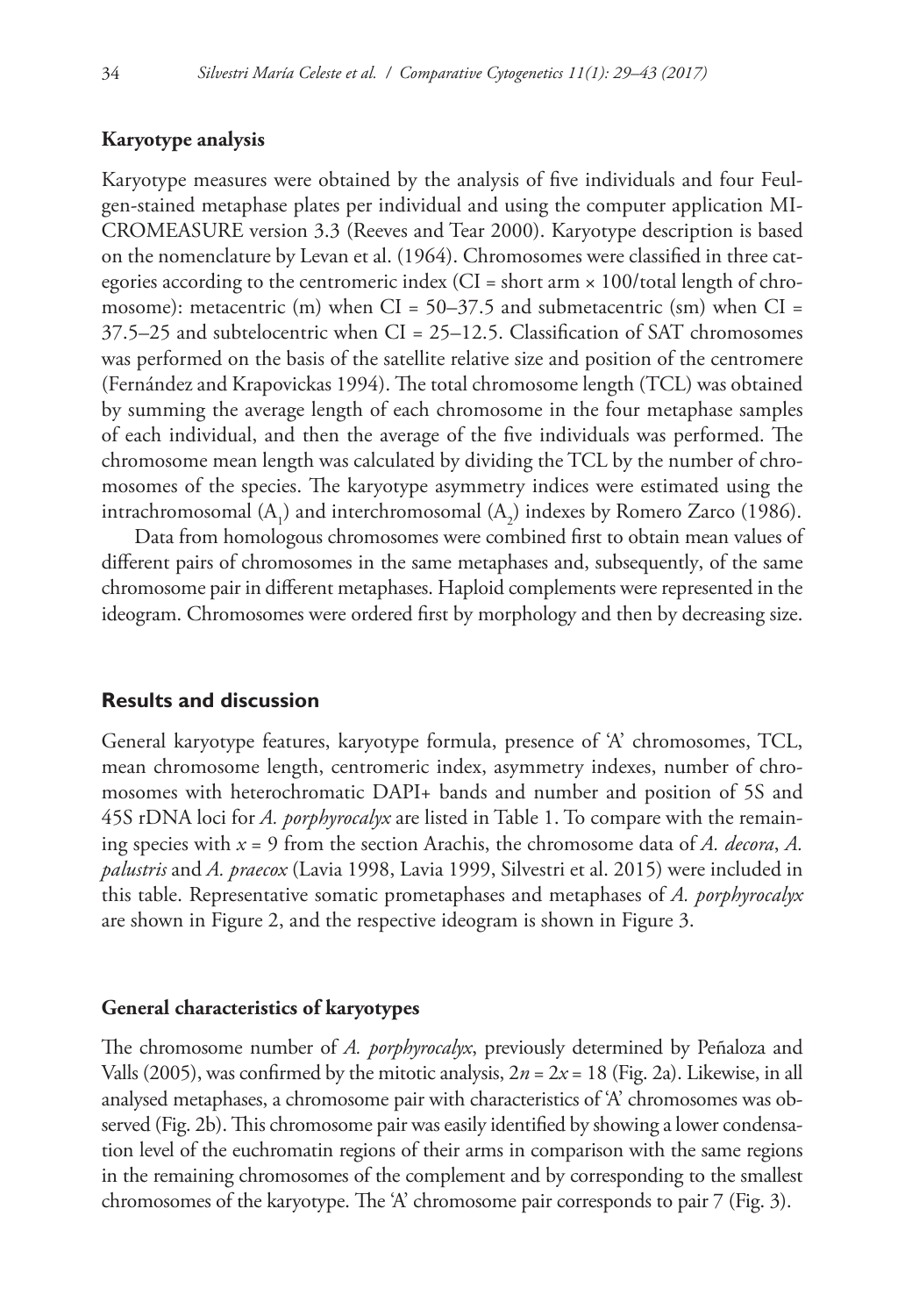Table 1. Karyotypical features in x = 9 species of the genus Arachis. **Table 1.** Karyotypical features in x = 9 species of the genus *Arachis*.

|                            |                             |               | Total chromosome   |                   |                                                        |                     |              | Asymmetry   Number of chromosomes   Number and position of |                                                                                                                                                                                                                                |                       |
|----------------------------|-----------------------------|---------------|--------------------|-------------------|--------------------------------------------------------|---------------------|--------------|------------------------------------------------------------|--------------------------------------------------------------------------------------------------------------------------------------------------------------------------------------------------------------------------------|-----------------------|
| Species                    | Karyotype   A ch<br>formula | hromosomes    |                    | Chromosome        | ð                                                      |                     | indexes      | with DAPI+ bands                                           | rDNA loci                                                                                                                                                                                                                      |                       |
|                            |                             |               | length (um)        | length mean (um)  |                                                        |                     | $\mathbf{r}$ |                                                            | 45S                                                                                                                                                                                                                            | SS                    |
| A. porphyrocalyx 14m + 4st |                             | yes           | 29.37              | 1.63              |                                                        | 41.60   0.30   0.16 |              | $\approx$                                                  | LA pair 1<br>one                                                                                                                                                                                                               | LA pair 2<br>one      |
| A. decora                  | $16m + 2sm^b$               | 0U            | 33.66 <sup>b</sup> | $1.87^{\circ}$    | 45.41 <sup>b</sup> 0.22 <sup>b</sup> 0.16 <sup>b</sup> |                     |              | 18 <sup>c</sup>                                            | LA pair $9^c$<br>one                                                                                                                                                                                                           | $SA$ pair $6c$<br>one |
| A. palustris               | $16m + 2sm^4$               | $\mathbf{a}$  | $33.23^{a}$        | 1.85 <sup>a</sup> | $43.64^{\circ}$ 0.22 $^{\circ}$ 0.17 $^{\circ}$        |                     |              | $\frac{1}{6}$                                              | LA pair $9^c$<br>one                                                                                                                                                                                                           | $SA$ pair $6c$<br>one |
| A. praecox                 | $16m + 2sma$                | $\frac{1}{2}$ | 35.28ª             | 1.96 <sup>a</sup> | 43.47 <sup>a</sup> 0.23 <sup>a</sup> 0.12 <sup>a</sup> |                     |              | 18c                                                        | LA pair $9^e$   SA pair $6^e$<br>one                                                                                                                                                                                           | one                   |
|                            |                             |               |                    |                   |                                                        |                     |              |                                                            | and the company of the company of the company of the company of the company of the company of the company of the company of the company of the company of the company of the company of the company of the company of the comp |                       |

Abbreviations: CI = centromeric index; A<sub>1</sub> = Intrachromosomal asymmetry index; A<sub>2</sub> = interchromosomal asymmetry index. m = metacentric, sm = submetacentric, Abbreviations:  $Cl$  = centromeric index;  $A_l$  = Intrachromosomal asymmetry index;  $A_2$  = interchromosomal asymmetry index. m = metacentric, sm = submetacentric, st = subtelocentric, LA = long arm, SA = short arm. Data of A. decora, A. palustris and A. praecox were taken from Lavia (1998)<sup>a</sup>, Lavia (1999)<sup>b</sup> and Silvestri et al. st = subtelocentric, LA = long arm, SA = short arm. Data of *A. decora, A. palustris* and *A. praecox* were taken from Lavia (1998)a, Lavia (1999)b and Silvestri et al.  $(2015)^{\circ}$ .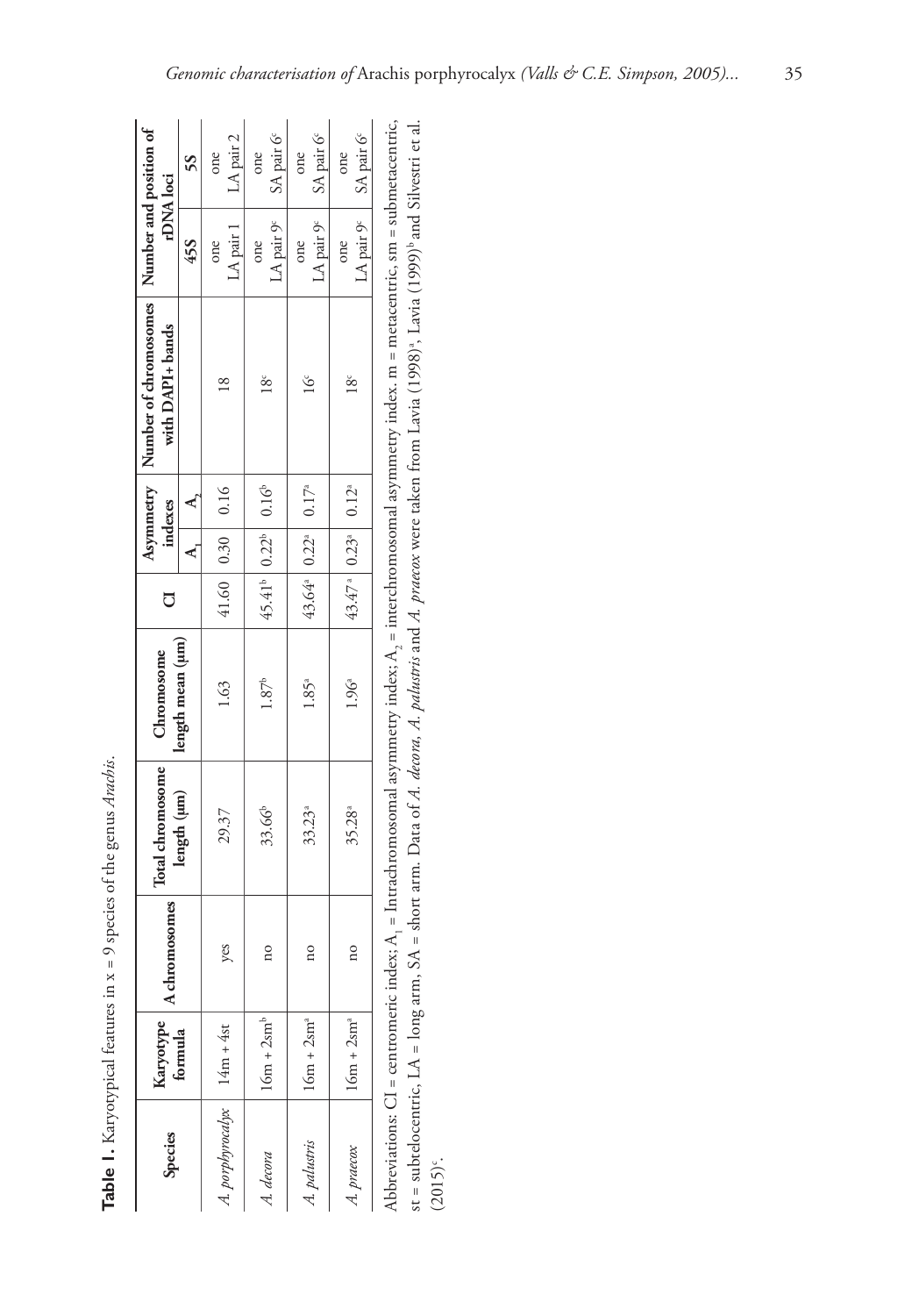

**Figure 2.** Mitotic chromosomes of *A. porphyrocalyx*. **a–b** Feulgen technique **c** double fluorescent *in situ* hybridization (FISH). **a** Metaphase displaying 2n=18, the starts indicate satellites and the arrows indicate the pair of "A chromosomes" **b** Prometaphase showing the pair of "A" chromosomes indicated by arrows **c** The yellow-green and red signals correspond to the 5S and 45S rDNA loci, and the white correspond to the heterochromatin bands C-DAPI+ after FISH. The arrows indicate the pair of "A chromosomes".  $Bar = 3 \mu m$ .



**Figure 3.** Ideogram of *A. porphyrocalyx* performed with measures of chromosomes obtained by classical technique. The A chromosome is represented with light gray colour. Distribution of 5S rDNA loci is illustrated with a striped signal and 18S-26S rDNA loci with a black signal. Heterochromatic regions counterstained with C-DAPI+ are represented with white bands. Bar =  $2 \mu m$ .

The karyotype consisted of seven pairs of metacentric chromosomes and two subtelocentric pairs  $(14m + 4st; Fig. 3)$ . These data do not agree with those reported by Peñaloza and Valls (2005) who observed four pairs of submetacentric chromosomes, but this discrepancy can be due to the fact that the formula published by these authors is based only on a visual analysis. Chromosomal size ranged between 1.24 and 2.08  $\mu$ m with a mean length of 1.63  $\mu$ m, belonging to the category of small chromosomes according to Lima de Faría (1980), and the mean length of diploid complement was 29.37 µm (Table 1). The indexes of asymmetry revealed a moderately high degree of intrachromosomal asymmetry (A1 = 0.30) but low interchromosomal asymmetry (A2 = 0.16). Only one pair of SAT chromosomes was found in all analysed metaphases. These chromosomes were the longest metacentric chromosomes of the comple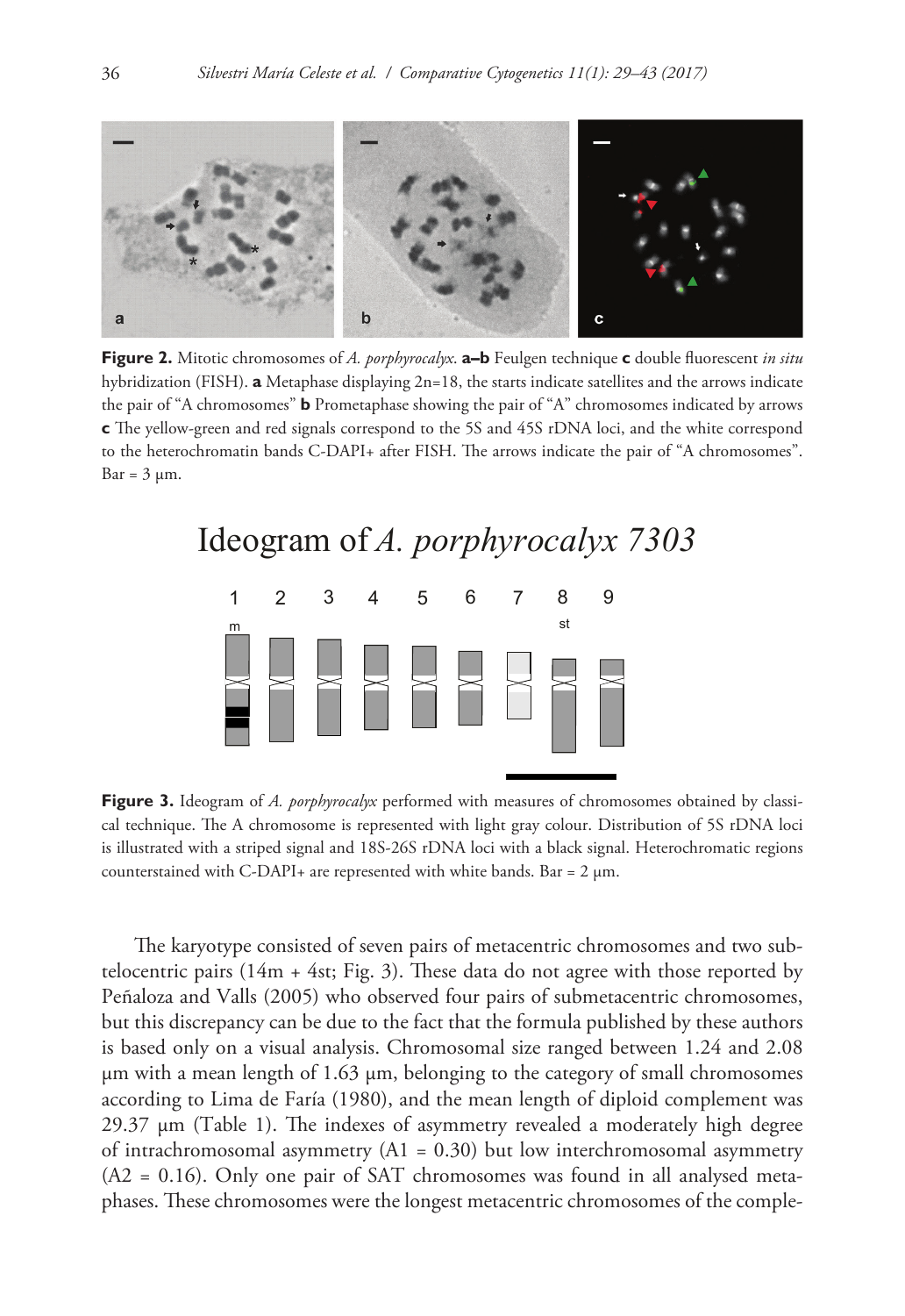ment (pair 1) and, as previously reported by Peñaloza and Valls (2005), correspond to the SAT chromosomes type 8 described by Fernández and Krapovickas (1994).

The metaphases of some individuals showed two or three chromosome pairs with extended primary constrictions (centromeres) and the chromosome arms separated. These chromosomes had the centromere unusually large or stretched during prophase or prometaphase, and consequently the number of chromosomal elements increased up to 25. Similar behaviour has been observed in some chromosomes of other species of the genus *Arachis*, such as *Arachis cardenasii* (Krapov. & W.C. Gregory, 1994), *Arachis helodes*  (Mart. ex Krapov. & Rigoni, 1958), *Arachis valida* (Krapov. & W.C. Gregory, 1994), *Arachis duranensis* (Krapov. & W.C. Gregory, 1994) and *Arachis correntina* ((Burkart) Krapov. & W.C. Gregory, 1994) all belonging to the section Arachis (Fernández and Krapovickas 1994), and of other genera such as *Antirrhinum majus* (Linneaus, 1753), *Allium sphaerocephalum* (Crome ex Schltdl, 1824) (Lima De Faria 1956), *Libocedrus chilensis* (Endlicher, 1847) (Hunziker 1961), *Pisum* (Linneaus, 1753) and *Lathyrus* (Linnaeus, 1753) (Neumann et al. 2015). Just recently, Neumann et al. (2015) have classified this type of centromere as 'intermediate' between the two types of centromeres, monocentric and holocentric, and having an organization characterized by multiple Cen-H3 domains.

DAPI staining after FISH revealed C-DAPI+ centromeric bands in all chromosomes of the karyotype (Fig. 2c). These bands had similar sizes along karyotype, except in the 'A' chromosomes, where they were most conspicuous (Fig. 3). The results of in situ hybridisation showed one pair of 45S rDNA loci in proximal position on the long arm of the longest metacentric chromosomes (pair 1) and one pair of 5S rDNA loci in proximal or interstitial positions on the second longest chromosome pair of the karyotype (pair 2; Figs. 2c and 3).

# **Chromosome homeologies of** *A. porphyrocalyx* **with the remaining species of the genus, particularly with x = 9 species.**

Like most species of the genus *Arachis*, the karyotype of *A. porphyrocalyx* consists of small size chromosomes, mainly metacentric. The smallest chromosome pair showed all features that define the 'A' chromosomes: a chromosome length 54% smaller than the largest chromosomes of karyotype, and showing allocycly in somatic prophases and prometaphases (Fernández and Krapovickas 1994). Chromosomes with these features have not been reported until now for other species not assigned to the A genome of the section Arachis (Fernández and Krapovickas 1994, Robledo et al. 2009). *Arachis porphyrocalyx* has a moderately asymmetric karyotype due to the presence of two pairs of subtelocentric chromosomes. This structure contrasts with the more symmetric karyotypes of the other *x* = 9 species of *Arachis* that are composed by eight metacentric pairs and only one submetacentric (Lavia 1998, 1999). Besides, the presence of subtelocentric chromosomes distinguishes *A. porphyrocalyx* from the other species of the section Erectoides, which have karyotypes formed only by metacentric and submetacentric chromosomes (Fernández and Krapovickas 1994, Lavia 2001, Lavia et al. 2009, Ortiz et al. 2013). Indeed, the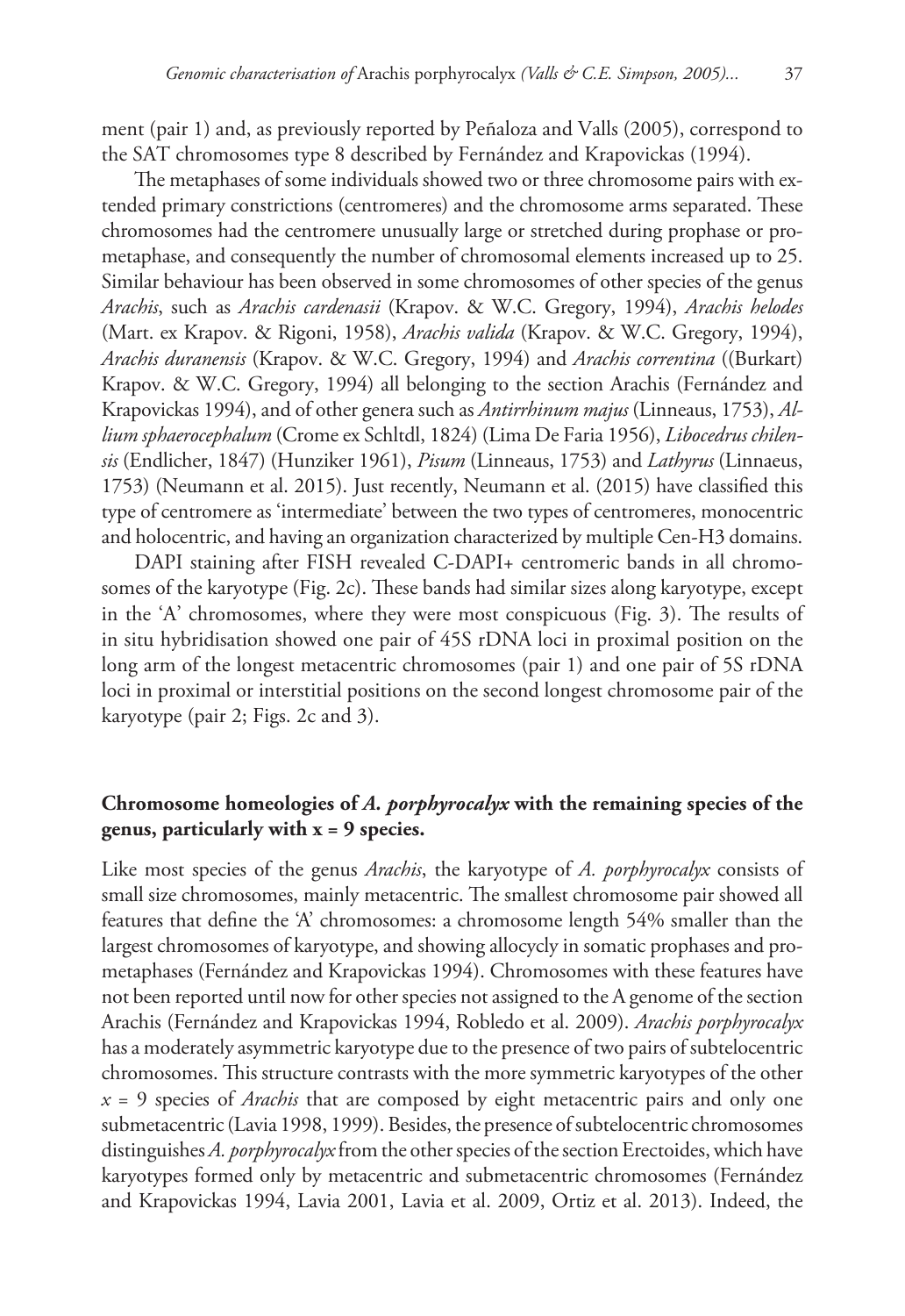presence of subtelocentric chromosomes in the karyotypes is uncommon within the genus *Arachis*, a feature that *A. porphyrocalyx* only shares with *Arachis batizocoi* (Krapov. & W.C. Gregory, 1974) and *Arachis glandulifera* (Stalker, 1991) (Fernández and Krapovickas 1994), both species of the section Arachis.

Even though *A. porphyrocalyx* owns a unique pair of SAT chromosomes in metaphase, as the other species with  $x = 9$ , these chromosomes correspond to a different type according to the classification proposed by Fernández and Krapovickas (1994). Thus, *A. porphyrocalyx* has SAT chromosomes type 8, while the remaining  $x = 9$  species show type 3 (Lavia 1998, Silvestri et al. 2015). Similarly, it differs from those observed in *Arachis douradiana* (Krapov. & W.C. Gregory, 1994), *Arachis hermannii*  (Krapov. & W.C. Gregory, 1994), *Arachis major* (Krapov. & W.C. Gregory, 1994), *Arachis paraguariensis* (Chodat & Hassler, 1904) and *Arachis stenophylla* (Krapov. & W.C. Gregory, 1994) from the section Erectoides that have satellites of type 2, 3A or 4 (Fernández and Krapovickas 1994, Lavia 2001, Lavia et al. 2009, Ortiz et al. 2013).

Until now, four distribution patterns of centromeric C-DAPI+ heterochromatin have been identified in the karyotypes of *Arachis* species (Seijo et al. 2004, Robledo and Seijo 2008, 2010, Robledo et al. 2009, Silvestri et al. 2015, Ortiz, unpublished). One of them, proper to *A. glandulifera* of section Arachis (D genome), is characterised by a markedly heterogeneous distribution, with chromosomes showing large bands, and others with faint bands or devoid of them. The second pattern, with large bands of similar size in all or almost all chromosome pairs, is present in the *x* = 9 species and A and K genome species of the section Arachis. The third pattern, with small blocks at most chromosomes, which are revealed as faint bands or like-dot bands on the flanks of the centromeres, is shown in the F genome species of the section Arachis and in species of sections Erectoides and Procumbentes. And the fourth possibility, with no detectable bands in the entire karyotype, is proper to B genome species of the section Arachis. *Arachis porphyrocalyx* has a pattern that is different from those species of the section Erectoides and is similar to that observed in the  $x = 9$  and in some  $x = 10$  species of the section Arachis. It even resembles that observed in the A genome species, since the A chromosomes have pericentromeric bands with relative size greater than those in the rest of karyotype; which also in turn strengthens the identity of these chromosomes.

Regarding the number and location of ribosomal loci (45S rDNA and 5S rDNA), *A. porphyrocalyx* has the same number of sites as other  $x = 9$  species, that is one pair of each loci (Silvestri et al. 2015). However, the 45S rDNA loci in *A. porphyrocalyx* are located on a metacentric pair as in *A. praecox*, while in *A. palustris* and *A. decora*, they are located on a submetacentric pair. Meanwhile, 5S rDNA loci in *A. porphyrocalyx* are on the long arms of a large-size metacentric pair and in the remaining *x* = 9 species on the short arms of a smallsize metacentric pair. Until now, the number of rDNA loci has been characterized for two species of the section Erectoides, *A. stenophylla* and *A. paraguariensis* (Raina and Mukai 1999). The number of ribosomal loci observed in *A. porphyrocalyx* agrees with what has been detected in those species, except that *A. stenophylla* has two pairs of 45S rDNA loci.

The fact that the karyotype of *A. porphyrocalyx* has distinct distribution pattern of heterochromatin, conformed by large bands of the similar size in all chromosome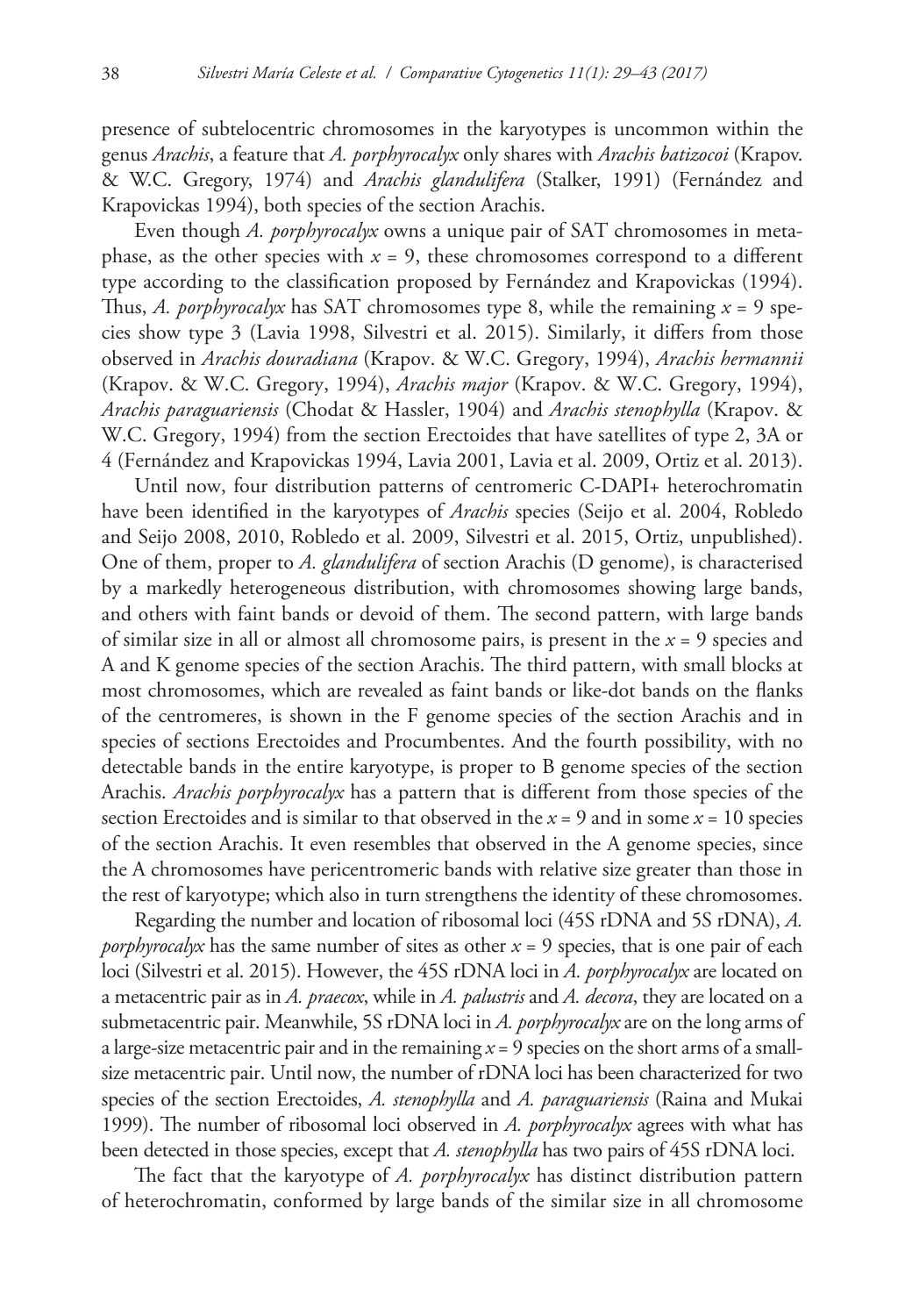pairs, and has SAT chromosomes type 8 suggests that it corresponds to a distinct genome from that present in Erectoides species. On the contrary, its banding pattern is most related to that present in  $x = 9$  species of the section Arachis. However, due to the presence of a pair of A chromosomes, different SAT chromosomes, different location of the 5S rDNA loci and a more asymmetric karyotype than that of the other *x* = 9 species, it is suggested that *A. porphyrocalyx* also does not have the G genome.

# **Has the basic chromosome number x = 9 in** *Arachis* **been originated once or more times in the evolutionary history of the genus?**

Although the four  $x = 9$  species share the chromosome number, the karyotypic differences between *A. porphyrocalyx* and the remaining three species are evident. Therefore, and as was proposed (Peñaloza and Valls 2005), the reduction in the number of chromosomes might have occurred more than once in the *Arachis* genus.

All *Arachis* species with  $x = 9$  are naturally distributed in Brazil (Fig. 1), and their evolutionary history probably is associated with watercourses. The northernward distribution corresponds to *A. palustris* and comprises both sides of Tocantins River in the states of Maranhão and Tocantins, between 7°22'S and 12°33'S. *Arachis decora* is distributed in the northeast of Goiás and in the south of Tocantins state, separated by approximately 150 km from *A. palustris*. In contrast, the only two populations known to *A. praecox* are located in the Mato Grosso state, separated by approximately 900 km of any of the other two *x* = 9 species of the section Arachis. Meanwhile, *A. porphyrocalyx* has been located in Minas Gerais state, municipality of Uberaba, near the Rio Grande, some 20 km southeast of Uberaba (19°58'S, 47°47'W). Thus, the four *x* = 9 species of the genus *Arachis*, at least in the present, belong to three different basins (Fig. 1). That is, *A. decora* and *A. palustris* share the Tocantins River Basin and are the closest species from the geographic standpoint; *A. praecox* belongs to the basin of the Paraguay River, while *A. porphyrocalyx* to the Paraná River. Notoriously the last species is located in the same basin that lodges the species with A chromosomes of section Arachis (Robledo et al. 2009).

The three  $x = 9$  species of section Arachis are annuals and morphologically constitute different entities. *Arachis praecox* differs from *A. palustris* and *A. decora* by the short central axis from 2 to 3 cm, while in the other two it has about 15 cm of length. *Arachis decora* and *A. palustris* are morphologically very similar although they are distinguished because the former has bristles in the stipules, while the latter lacks them (Krapovickas and Gregory 1994). Fruit shape also distinguishes these two species. Contrarily, *A. porphyrocalyx* is perennial, has thickened secondary roots, a central axis between 5 and 15 cm of length, flowers concentrated at the base of the plant, lateral branches procumbents, epiphyllum with hairs, petioles and rachis with hairs and bristles (Valls and Simpson 2005), a series of features that lead to its initial allocation in the Erectoides section.

As previously discussed, *A. porphyrocalyx* does not share the same genome of the other *x* = 9 species. The presence of A chromosomes would be a strong reason for the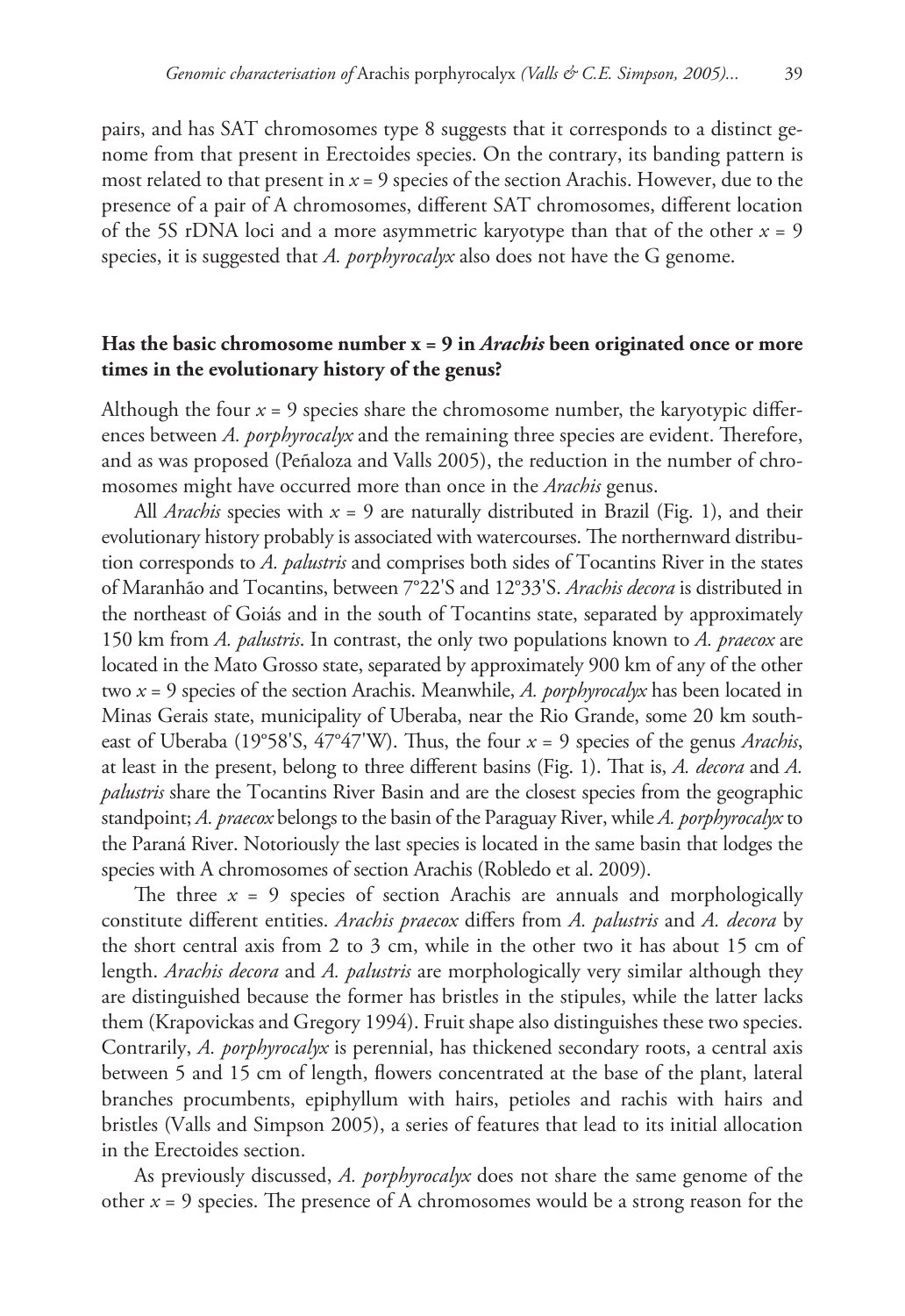

**Figure 4.** Scheme showing the hypothesis of the multiple origin of  $x = 9$  species with and without A chromosomes in the genus *Arachis*.

assignment of *A. porphyrocalyx* to A genome, but the fact that it has two subtelocentric chromosomes, SAT chromosomes type 8, a single pair of 45S ADNr sites, and as the most significant trait, the basic number  $x = 9$  distinguishes it from the three karyotype types established for A genome species (Robledo et al. 2009).

Taking into account the geographic distribution, morphological and cytogenetic features, the hypothesis of Peñaloza and Valls (2005), which suggests the basic chromosome number  $x = 9$  would have originated at least twice in the evolutionary history of the genus, becomes relevant.

Some years ago, when the existence of a diploid  $x = 9$  species with a pair of A chromosomes was not yet known, it had been proposed that a diploid  $x = 10$  species, belonging either to the A genome group (Lavia 1998) or to a non-A genome group (Tallury et al. 2005), was the ancestor of all species with  $x = 9$  by reduction of chromosome number. In this work, it has been demonstrated that *A. porphyrocalyx* has not the same genome type of the other  $x = 9$  species, suggesting that the reduction of the number of chromosomes must have occurred more than once in the evolution of the genus *Arachis*; therefore, the proposed hypotheses must be updated.

In this sense, we propose that a diploid  $x = 10$  entity, without A chromosomes and with large bands of the similar size in all or almost all, chromosome pairs could be the common ancestor of all  $x = 9$  species as well as the  $x = 10$  species with A and K genome of the section Arachis. The fact that these species share a same type of heterochromatin distribution pattern, different from that observed in the species so far examined of the genus Arachis, would support this proposal. From this ancestor, by chromosomal rearrangements, an entity with A chromosomes has been originated, from which all  $x =$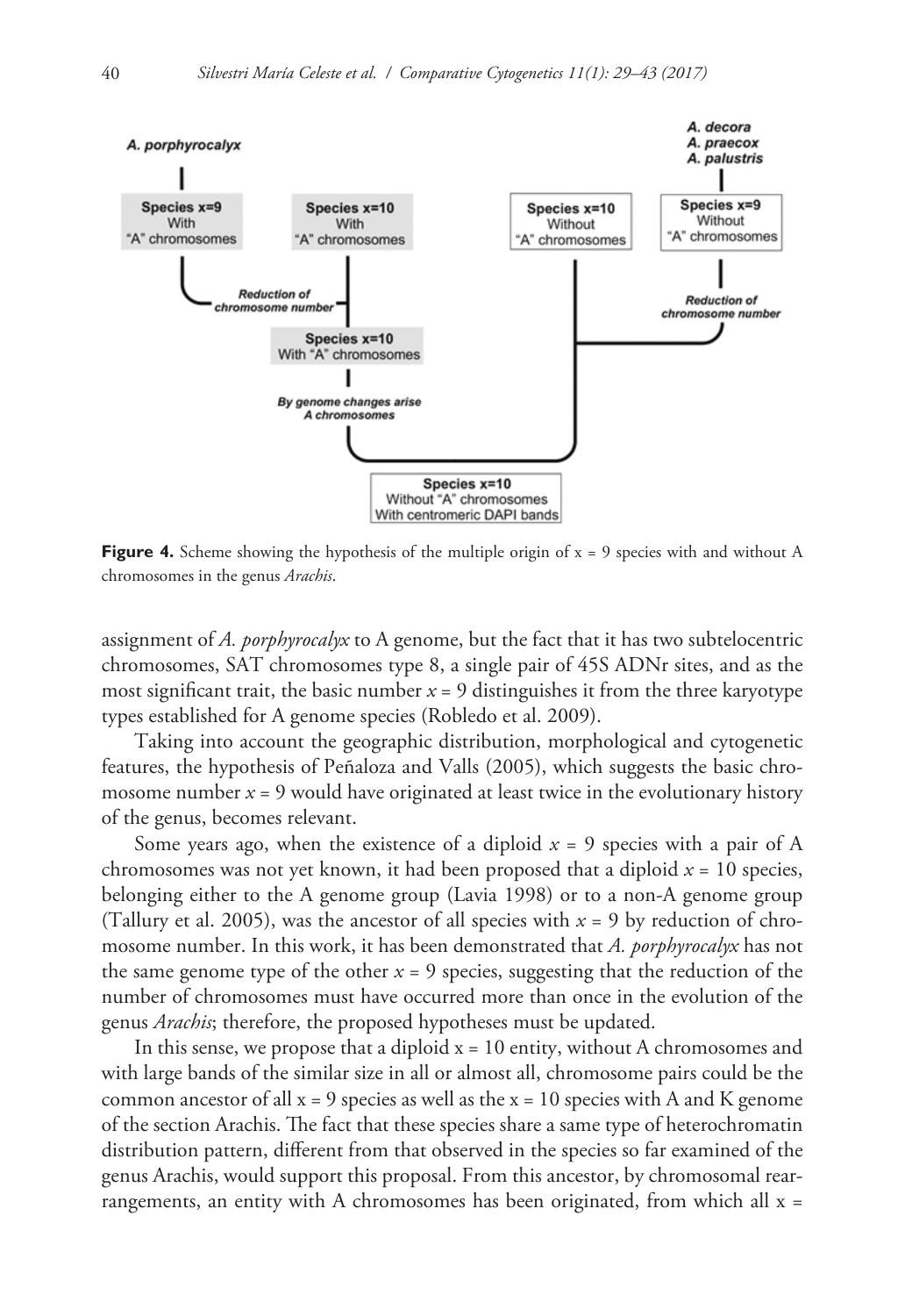10 species with A chromosomes (A genome species) derived, and by some cytogenetic phenomenon (probably disploidy), the unique species with  $x = 9$  and A chromosomes (*A. porphyrocalyx*) derived (Fig. 4). Moreover, new molecular data (Silvestri; unpublished) show a minor genetic distance of *A. porphyrocalyx* from the A genome species, compared with any other species of the genus, including the rest of  $x = 9$  species. In parallel, from that same first common ancestor, an evolutionary line of species without A chromosomes continued evolution, and from this, the x = 9 species with the G genome is derived by reducing the number of chromosomes (Fig. 4). Evidence in this direction results in several phylogenetic analyses (Bechara et al. 2010, Friend et al. 2010, Moretzshon et al. 2013), in which the x = 9 species appear as a sister clade to the species without A chromosomes of the section Arachis.

## **Conclusions**

In this work, we confirmed the presence of 'A' chromosomes in the karyotype of *A. porphyrocalyx*. It revealed its particular karyotypic structure, which allows proposing that it does not share the same genome with the remaining *x* = 9 species of *Arachis* and neither with the species so far characterized karyotypically of the section Erectoides. On the contrary, its similarity with karyotypes of species with A chromosomes of the section Arachis suggests that the genome of *A. porphyrocalyx* could be related to the A genome, but molecular studies are needed to confirm this hypothesis. Additionally, considering the morphological and cytogenetic features and the geographic distribution, we propose the existence of two separate events for the origin of species with 18 chromosomes within the genus *Arachis*.

#### **Acknowledgements**

This work was supported by Secretaría General de Ciencia y Técnica de la Universidad Nacional del Nordeste (PI Nº 038-2008 and PI Nº 12F016); Concejo Nacional de Investigaciones Científicas y Tecnológicas (CONICET), Argentina (PIP Nº 859); Agencia Nacional de Promoción Científica y Técnica and Universidad Nacional del Nordeste, Argentina (PICTO 2011 Nº 230). María C. Silvestri has a fellow, and Graciela I. Lavia, Alejandra M. Ortiz and Germán Robledo are the members of the CONI-CET, Argentina.

The authors declare that they have no conflicts of interest.

#### **References**

Bechara MD, Moretzsohn MC, Palmieri DA, Monteiro JP, Bacci M, Martins J, Valls JFM, Romero Lopes C, Gimenes MA (2010) Phylogenetic relationships in genus *Arachis*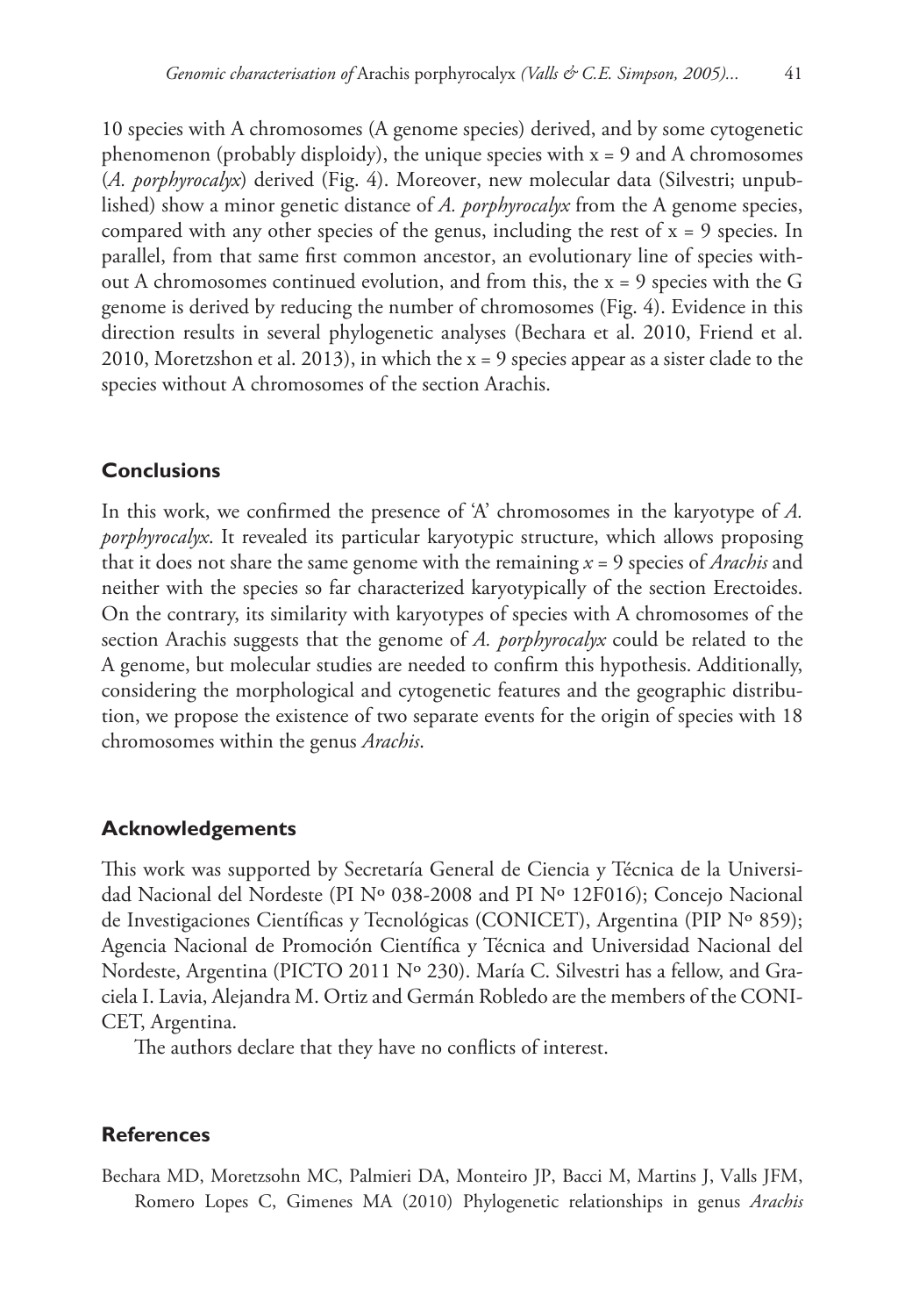based on ITS and 5.8S rDNA sequences. BMC Plant Biology 10: 255–292. [https://doi.](https://doi.org/10.1186/1471-2229-10-255) [org/10.1186/1471-2229-10-255](https://doi.org/10.1186/1471-2229-10-255)

- Fernández A, Krapovickas A (1994) Cromosomas y evolución en *Arachis* (Leguminosae). Bonplandia 8: 187–220.
- Friend SA, Quandt D, Tallury SP, Stalker HT, Hilu KW (2010) Species, genomes, and section relationships in the genus *Arachis* (Fabaceae): a molecular phylogeny. Plant Systematics and Evolution 290: 185–199.<https://doi.org/10.1007/s00606-010-0360-8>
- Hoshino AA, Pereira Bravo J, Angelici CMLCD, Gobbi Barbosa AV, Romero Lopes C, Gimenes MA (2006) Heterologous microsatellite primer pairs informative for the whole genus *Arachis*. Genetics and Molecular Biology 29(4): 665–675. [https://doi.org/10.1590/](https://doi.org/10.1590/S1415-47572006000400016) [S1415-47572006000400016](https://doi.org/10.1590/S1415-47572006000400016)
- Hunziker JH (1961) Estudios cromosómicos en *Cupressus* y *Libocedrus* (Cupressaceae). Revista de Investigación Agrícola 15: 169–85
- Krapovickas A, Gregory WC (1994) Taxonomía del género *Arachis* (Leguminosae). Bonplandia 8: 1–186.
- Lavia GI (1996) Estudios cromosómicos en *Arachis* (Leguminosae). Bonplandia 9: 111–120.
- Lavia GI (1998) Karyotypes of *Arachis palustris* and *A. praecox* (section *Arachis*), two species with basic chromosome number x=9. Cytologia 63: 177–181. [https://doi.org/10.1508/](https://doi.org/10.1508/cytologia.63.177) [cytologia.63.177](https://doi.org/10.1508/cytologia.63.177)
- Lavia GI (1999) Caracterización cromosómica del germoplasma de maní. Tesis Doctoral. Facultad de Ciencias Exactas, Químicas y Naturales; Universidad Nacional de Córdoba, 203 pp.
- Lavia GI (2001) Chromosomal characterization of germplasm of wild species of *Arachis* L. belonging to sections Trierectoides, Erectoides and Procumbentes. Caryologia 54: 115–119. <https://doi.org/10.1080/00087114.2001.10589218>
- Lavia GI (2008) Análisis cromosómico de las especies con número básico x=9 del género *Arachis* por FISH. VI Encuentro Internacional de Especialistas en *Arachis* y II Simposio de Maní en el Mercosur. San Lorenzo, 25 pp.
- Lavia GI, Ortiz AM, Fernández A (2009) Karyotypic studies in wild germplasm of *Arachis* (Leguminosae). Genetic Resources Crop Evolution 56: 755–764. [https://doi.org/10.1007/](https://doi.org/10.1007/s10722-008-9399-6) [s10722-008-9399-6](https://doi.org/10.1007/s10722-008-9399-6)
- Levan A, Fredga K, Sandberg AA (1964) Nomenclature for centromeric position on chromosomes. Hereditas 52: 201–220.<https://doi.org/10.1111/j.1601-5223.1964.tb01953.x>
- Lima de Faría A (1956) The role of the kinetochore in chromosome organization. Hereditas 42: 85–160.<https://doi.org/10.1111/j.1601-5223.1956.tb03013.x>
- Lima de Faría A (1980) Classification of genes, rearrangements and chromosomes according to the chromosome field. Hereditas 93: 1–46. [https://doi.org/10.1111/j.1601-5223.1980.](https://doi.org/10.1111/j.1601-5223.1980.tb01043.x) [tb01043.x](https://doi.org/10.1111/j.1601-5223.1980.tb01043.x)
- Moretzshon MC, Gouvea EG, Inglis PW, Leal-Bertioli SCM, Valls JFM, Bertioli DJ (2013) A study of the relationships of cultivated peanut (*Arachis hypogaea*) and its most closely related wild species using intron sequences and microsatellite markers. Annals of Botany 111: 113–126.<https://doi.org/10.1093/aob/mcs237>
- Neumann P, Pavlikova Z, Koblikova A, Fukova I, Jedlikova V, Novak P, Macas J (2015) Centromeres Off the Hook: Massive Changes in Centromere Size and Structure Following